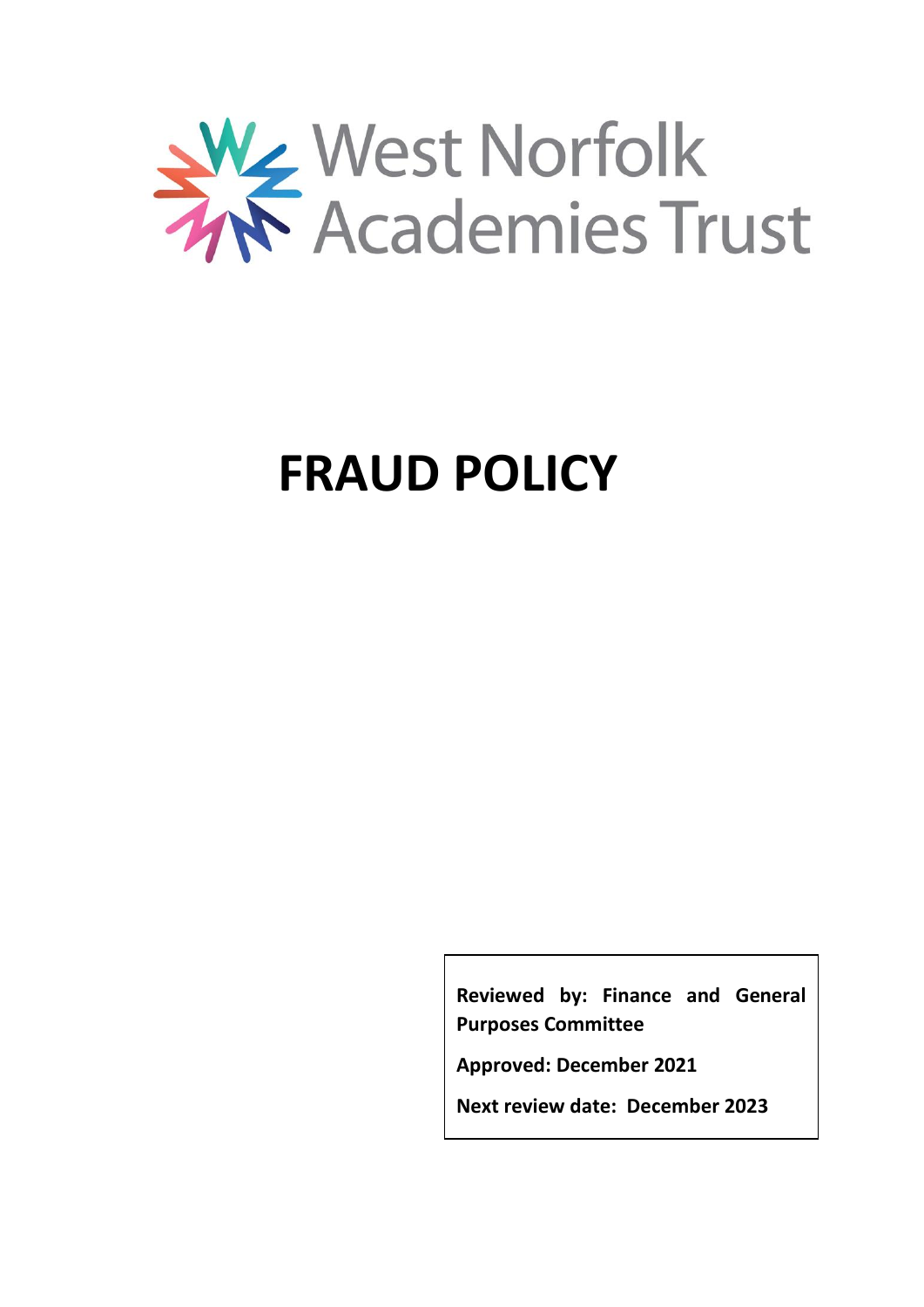# **Contents**

| Introduction                             | 1              |
|------------------------------------------|----------------|
| Fraud, Corruption and other Irregularity | $1 - 2$        |
| The Trust's Responsibilities             | $\overline{2}$ |
| Line Management responsibilities         | 3              |
| Staff responsibilities                   | $3 - 4$        |
| Creating an anti-fraud culture           | 4              |
| Detection and investigation              | $4 - 5$        |
| Sanction and redress                     | 5              |
| Learning from the experience             | 5              |
| Conclusion                               | 5              |
| Review of the Policy                     | 5              |
|                                          |                |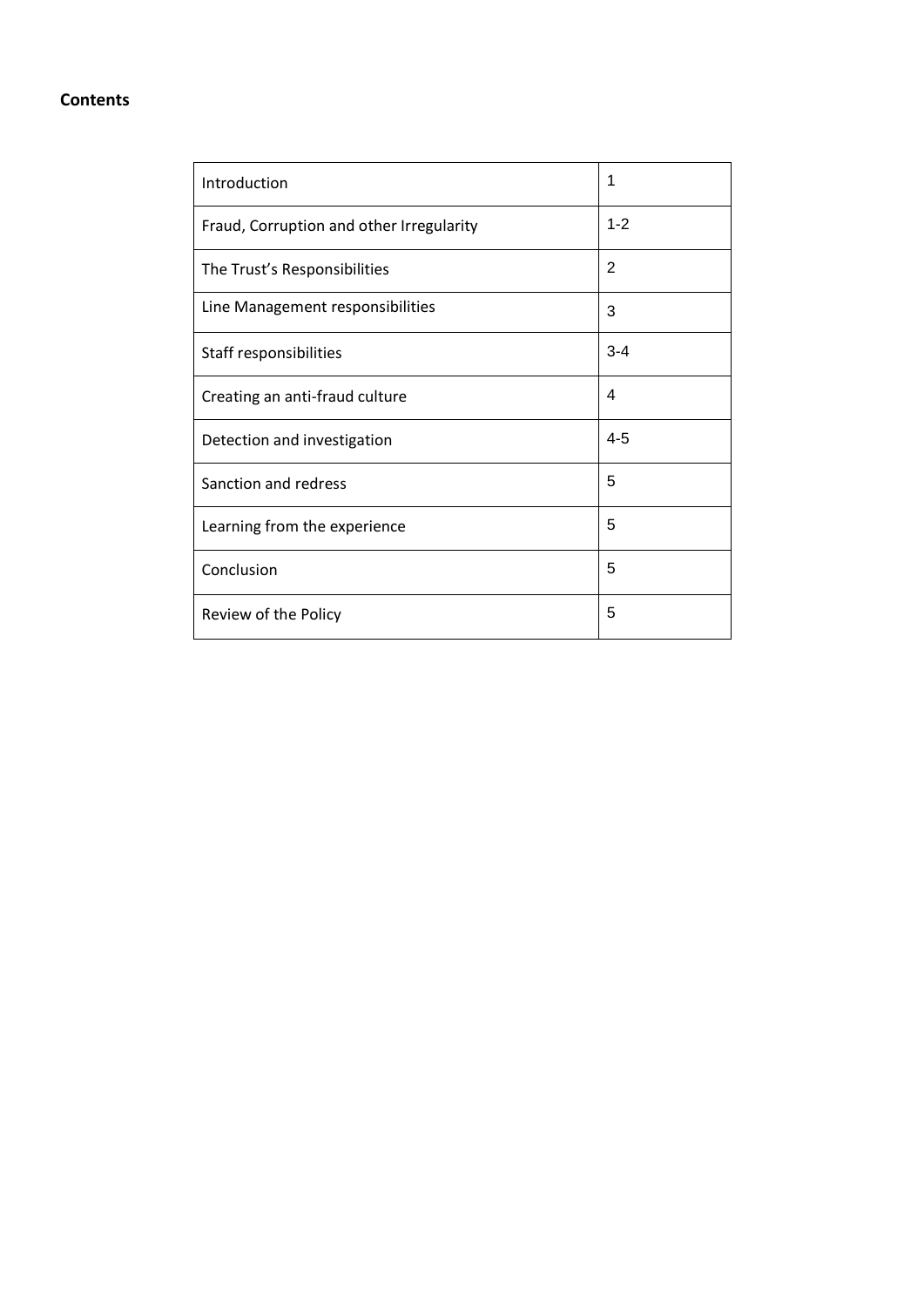## **1. Introduction**

**1.1** The West Norfolk Academies Trust requires staff at all times to act honestly and with integrity and to safeguard the public resources for which they are responsible. Fraud is an ever-present threat to those resources and therefore must be a concern to staff. The Trust will not accept any level of fraud and corruption; consequently, any case will be thoroughly investigated and dealt with appropriately. The purpose of this document is to set out the Trust's responsibilities regarding the prevention of fraud and the procedures to be followed where a fraud is discovered or suspected.

## **2. Fraud, Corruption and Other Irregularity**

- **2.1** The Fraud Act 2006 came into force on the 15th January 2007, and fraud has been given a legal definition. The act introduces provision for a general offence of fraud which is broken into three sections:-
	- Fraud by false representation
	- Fraud by failing to disclose information
	- Fraud by abuse of position

## **2.2 Fraud by false representation**

- Representation must be made dishonestly, and is made with the intention of making a gain or causing a loss or risk of loss to another.
- A representation is defined as false if it is untrue or misleading and the person making it knows that it is, or might be, untrue or misleading. Representation can be stated by words or communicated by conduct i.e. written, spoken or by electronic means.

## **2.3 Fraud by failing to disclose information**

 Fraud by failing to disclose information details that a fraud will have been committed if a person fails to declare information which he/she has a legal duty to disclose. There is a requirement that the person acts dishonestly and intends to make a gain for himself/herself, cause a loss to another or expose another to a risk of loss.

## **2.4 Fraud by abuse of position**

- Fraud by abuse of position requires a person who is in a privileged position to act dishonestly by abusing the position held; and by doing so, fails to disclose to another person information which he/she is legally required to disclose. The dishonest act must be with the intention of making a gain for himself / herself or another. Alternatively it may be with the intention of causing a loss or risk of loss to another. The offence may be committed by omitting to make a declaration as well as by an act.
- **2.5** The introduction of the Fraud Act 2006 does not prevent the prosecution of offences under the various Theft Acts and Forgery and Counterfeiting Act, e.g. theft, counterfeiting and falsification of documents.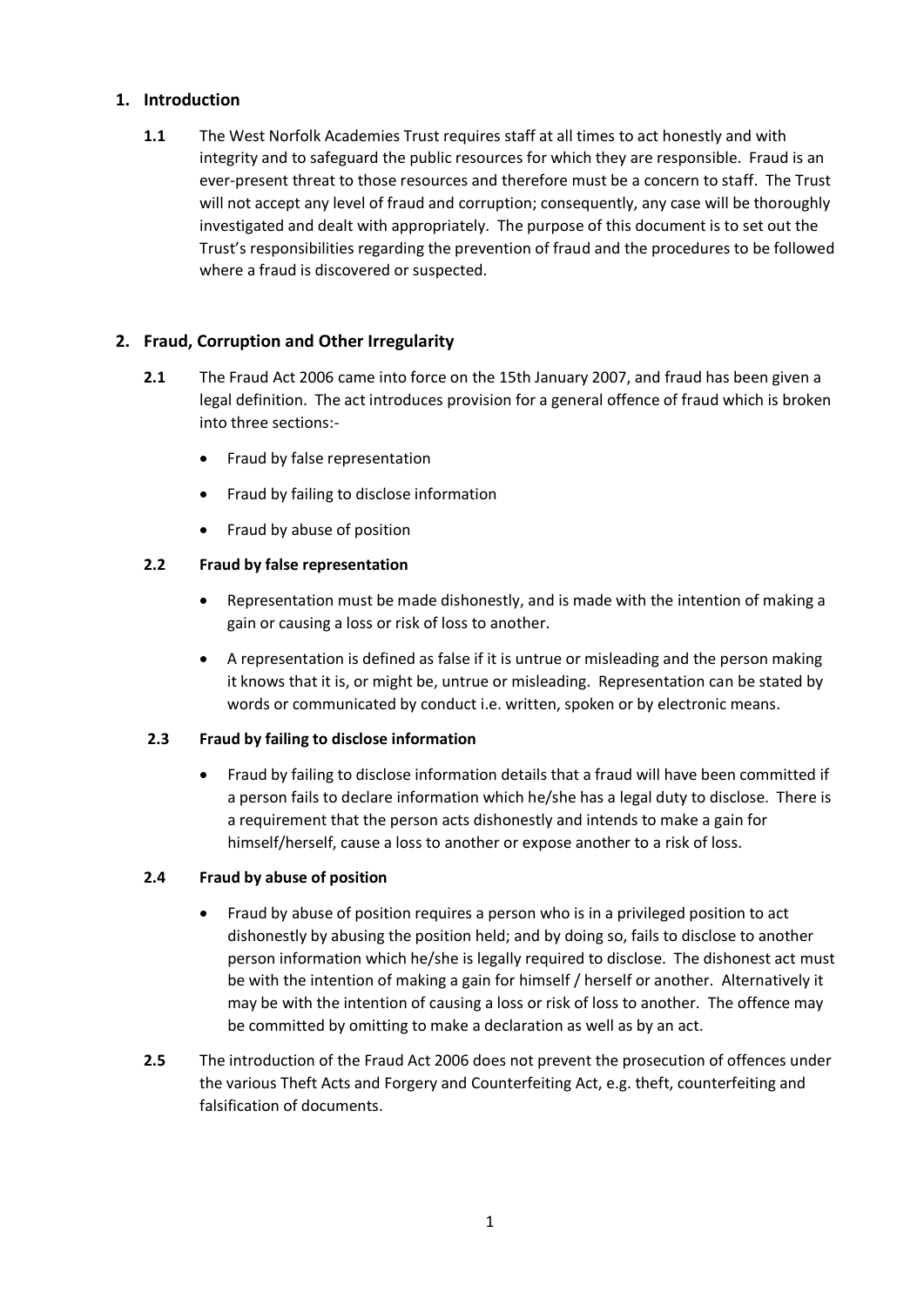#### **2.6 Corruption**

- Corruption is a specific type of fraud and involves:
	- o "The offering, giving, soliciting or acceptance of any inducement or reward which may influence the action of any person"
- Corruption involves two or more people. Corruption does not always result in a loss; indeed the corrupt person may not benefit directly from their deeds.

#### **2.7 Irregularity**

- An irregularity may be any significant matter or issue, other than fraud or corruption, which is so defined and prescribed by the Trust Board as to fall within the general principles of this policy and which may warrant consideration or investigation under the related Fraud Response Plan.
- For example, an irregularity may be where a member of staff makes a genuine error or mistake in the course of their duties/responsibilities, but where this error or mistake is subsequently hidden from the Trust, perhaps to the on-going detriment to the Trust. Additionally, an irregularity may also involve consideration of the possible inappropriate use of Trust funds or assets, but which may not technically constitute fraud or corruption.

#### **3. The Trust's Responsibilities**

- **3.1** Overall responsibility for dealing with fraud and corruption rests with the Chief Executive Officer (The Accounting Officer).
- **3.2** As the Accounting Officer, the responsibilities of this post include;
	- Establishing and maintaining a sound system of internal control to prevent fraud
	- Establishing effective financial regulations, policies and procedures
	- Establishing appropriate mechanisms for reporting fraud risk issues including reporting to the Independent Internal Scrutineer, the Trust Board and ESFA where appropriate
	- Ensuring that vigorous and prompt investigations are carried out
	- Taking appropriate legal and/or disciplinary action where fraud is proven
	- Ensuring that appropriate action is taken to minimise the risk of similar frauds in the future
	- Taking appropriate action to recover assets and minimise the loss
- **3.3** Trustees, Governors and staff in positions of financial responsibility and authorisation are required to provide the Director of Finance with information concerning their direct or indirect pecuniary interests via the Annual Declaration of Interest Form and to keep that information up to date.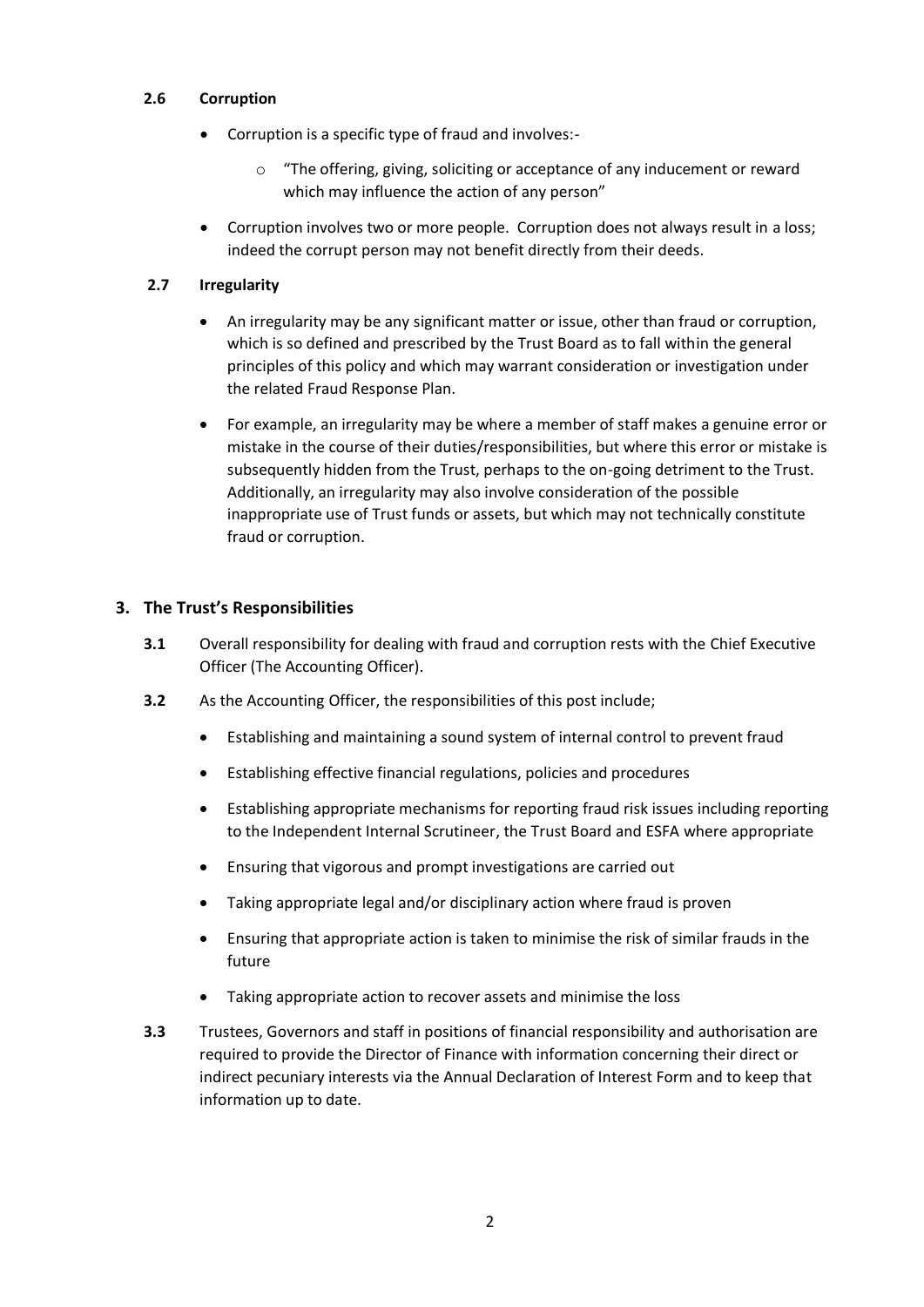## **4. Line Management Responsibility**

- **4.1** Line managers are responsible for ensuring that an adequate system of internal control exists within their areas of responsibility and that those controls are effective. The responsibility for the prevention and detection of fraud therefore rests primarily with the managers. There is a need for all managers to assess the types of risk that their individual department is exposed to; to review and test those control systems regularly; to ensure that controls are being complied with; and to satisfy themselves that their systems continue to operate effectively.
- **4.2** Line managers must be alert to the possibility that unusual events or transactions could be symptoms of fraud or attempted fraud. Fraud may also be highlighted as a result of specific management checks or be brought to management's attention by a third party.
- **4.3** The accountant or Independent Internal Scrutineer is a valuable resource for advice and assistance on control issues. They are responsible for providing an opinion to the Accounting Officer on the adequacy of arrangements for managing the risk of fraud and assisting in the deterrence and prevention of fraud by examining and evaluating the effectiveness of controls. In terms of establishing and maintaining effective controls it is generally desirable that:
	- There is separation of duties so that control of a key function does not rest with one staff member
	- When new systems are being designed, safeguards against fraud are considered at an early stage

# **5. Staff Responsibilities**

- **5.1** It is the responsibility of all members of staff within the Trust to ensure that public funds controlled by the Trust are safeguarded against fraud. Staff must alert their line manager if they believe an opportunity for fraud exists because of poor procedures or controls. Staff must report any suspicion of fraud immediately to their line manager (or other person in authority where appropriate) who should record this and report it to the Finance Director or, in the event that the allegations of malpractice are to be made against the Finance Director, then report it to the Headteacher. Staff are required to co-operate fully with any internal checks, reviews or fraud investigations. All staff are required to comply with policies and procedures. Failure to comply may result in disciplinary action.
- **5.2** All employees have the right to 'blow the whistle' on what they perceive to be a cause of serious concern or malpractice. All staff should familiarise themselves with the Trust's Whistleblowing policy and in particular the protection afforded them under the Public Disclosure Act 1998. The Trust Board assures all staff that they will not suffer in any way as a result of reporting reasonably held suspicions.
- **5.3** The Trust subscribes to the seven principles of public life set out in the Nolan Committee's first report, Standards in Public Life.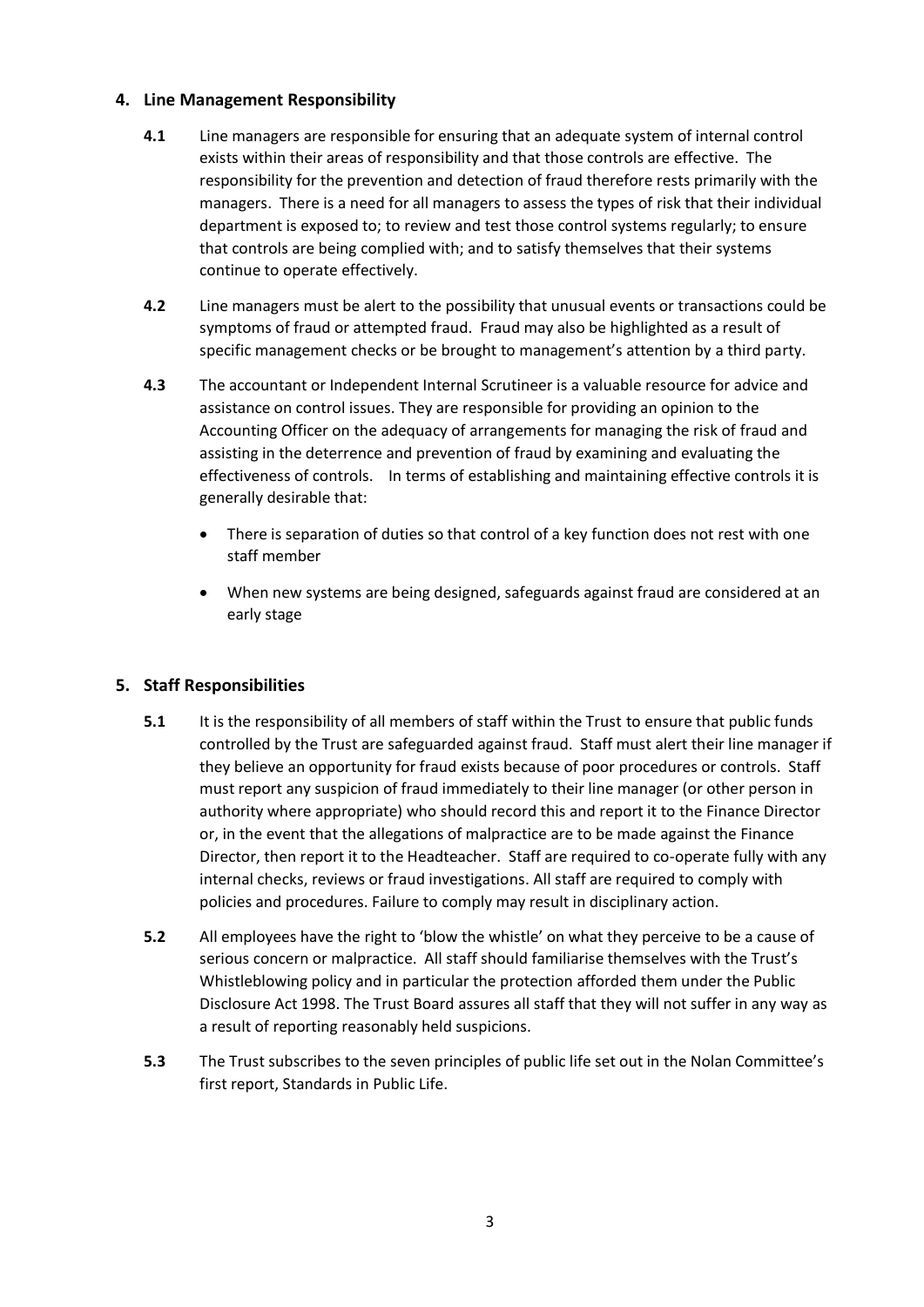## **5.4 The Seven Principles of Public Life**

- *Selflessness* Holders of public office should take decisions solely in terms of the public interest. They should not do so in order to gain financial or other material benefits for themselves, their family, or their friends.
- *Integrity* Holders of public office should not place themselves under any financial or other obligation to outside individuals or organisations that might influence them in the performance of their official duties.
- *Objectivity* In carrying out public business, including making public appointments, awarding contracts, or recommending individuals for rewards and benefits, holders of public office should make choices on merit.
- *Accountability* Holders of public office are accountable for their decisions and actions to the public and must submit themselves to whatever scrutiny is appropriate to their office.
- *Openness* Holders of public office should be as open as possible about all the decisions and actions that they take. They should give reasons for their decisions and restrict information only when the wider public interest clearly demands.
- *Honesty*  Holders of public office have a duty to declare any private interests relating to their public duties and to take steps to resolve any conflicts arising in a way that protects the public interest.
- *Leadership* Holders of public office should promote and support these principles by leadership and example.

# **6. Creating an Anti-Fraud Culture**

**6.1** The creation of an anti-fraud culture underpins all other work to counter fraud. Staff within the Trust must understand the risk to fraud faced by the organisation, that fraud is serious and that it diverts valuable resources from its primary objective. The Trust recognises the importance of training in the delivery of high quality services and the Trust supports the concept of fraud awareness training for key staff involved with internal control systems.

# **7. Detection and Investigation**

**7.1** Where a fraud is detected or suspected, initial responsibility for investigating the matter rests with the Principal Finance Officer who has been nominated as the Trust's Investigating Officer. In their absence, or if the Principal Finance Officer is in any way alleged to be involved in the fraud, responsibility for investigating the matter rests with the Trustee's Representative. The Investigating Officer shall inform and consult with the Head Teacher in all cases except where the Head Teacher is the alleged perpetrator. Investigations will be commenced as soon as possible.